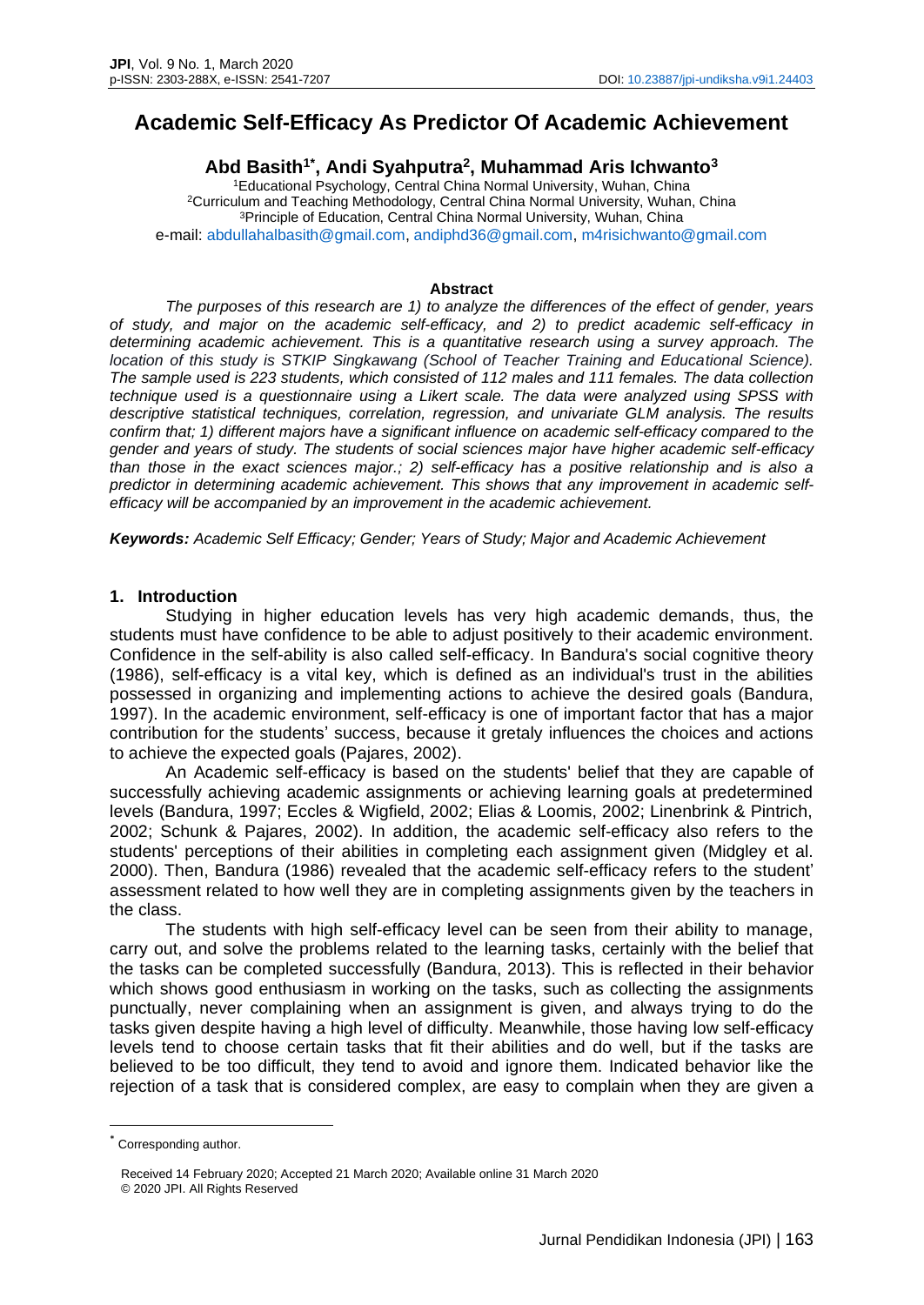task with a short time span, often late in collecting it, and easy to give up on difficult tasks. This explanation emphasizes that the nature of self-efficacy is not oriented to the ability of a person to complete a given task, but rather to the belief that he is capable of completing various jobs that have been given. This is in line with the explanation of Pajares & Miller (1994) who revealed that the self-efficacy is a student's belief in his ability to master new skills or tasks related to a particular academic domain.

The academic self-efficacy in each individual is not the same. Some are high, and some are low. From a gender perspective, several studies revealed that women commonly have higher self-efficacy than men (Mahyuddin et al, 2006; Tenaw, 2013; Huang, 2013). Other studies found that men had higher self-efficacy than women ( Wilson et al, 2007; Vogt et al, 2007), and there are also studies which reveal that there are no significant differences between men and women (Choi, 2005). The differences in some of the results can be caused by different research sites, so that the sample of characteristics contained in each result are also different, especially in terms of culture.

Self-efficacy in the academic domain will always be related to the academic achievement possessed by the students. This is because the students with high self-efficacy level will have a stronger interest in working on the academic tasks through clear goals and make maximum efforts to achieve them (Fennolar et al, 2007) so that later it creates a good work system and is accompanied by perseverance (Torres & Solberg, 2001). If it is understood that way, then the academic self-efficacy will have a significant relationship to the high academic achievement. Various studies have shown that this relationship is positive and significant (Byme et al, 2014; Chairiyati, 2013; Fenollar et al, 2007; Phan, 2010; Warsito, 2009; Zajacova et al, 2005).

Various studies on self-efficacy that focus on students at universities as research subjects produce various findings. Sari & Mariah (2017) surveyed the contribution of selfefficacy to student academic achievement. This study took a sample of 98 students. The results of the study were analyzed using simple linear regression, which proves that selfefficacy has a positive contribution to student academic achievement ( $F = 16.507$ , p <.05). Then the research conducted by Ifdil et al. (2016) about the level of students' self-efficacy based on gender. There were 221 students selected as samples in this study. The results obtained from the t-test analysis showed that self-efficacy between males and females had a significant difference  $(t = 2,962, p < 05)$ .

Some exposures above show that self-efficacy is important to be studied further. This is due to the still confusing gender differences associated with the academic self-efficacy, and the relationship between academic self-efficacy and academic achievement. Therefore, this research has two main objectives: 1) to analyze the differences of the effect of gender, years of study, and major on the academic self-efficacy and 2) to predict academic selfefficacy in determining academic achievement. Based on these objectives, the hypotheses in this research are: 1) differences of gender have a significant effect on academic self efficacy 2) differences of years of study have a significant effect on academic self efficacy, 3) differences of major have a significant effect on academic self efficacy, and4) academic selfefficacy becomes a predictor in determining the academic achievement.

## **2. Methods**

## *2.1 Research Design*

This is a quantitative research using a survey approach. This approach is used to study the samples from populations by collecting the data in either quantitative or numerical form, attitudes, or opinions (Creswell, 2014).

#### *2.2 Population and Sample*

The populations in this study are all of STKIP Singkawang (School of Teacher Training and Educational Science) students who already have an academic achievement index and are still active in face-to-face lectures in the 2019/2020 academic year. The population then sampled as many as 223 students (male 112 and female 111) using simple random sampling techniques (Slovin in Sevilla et al., 2007).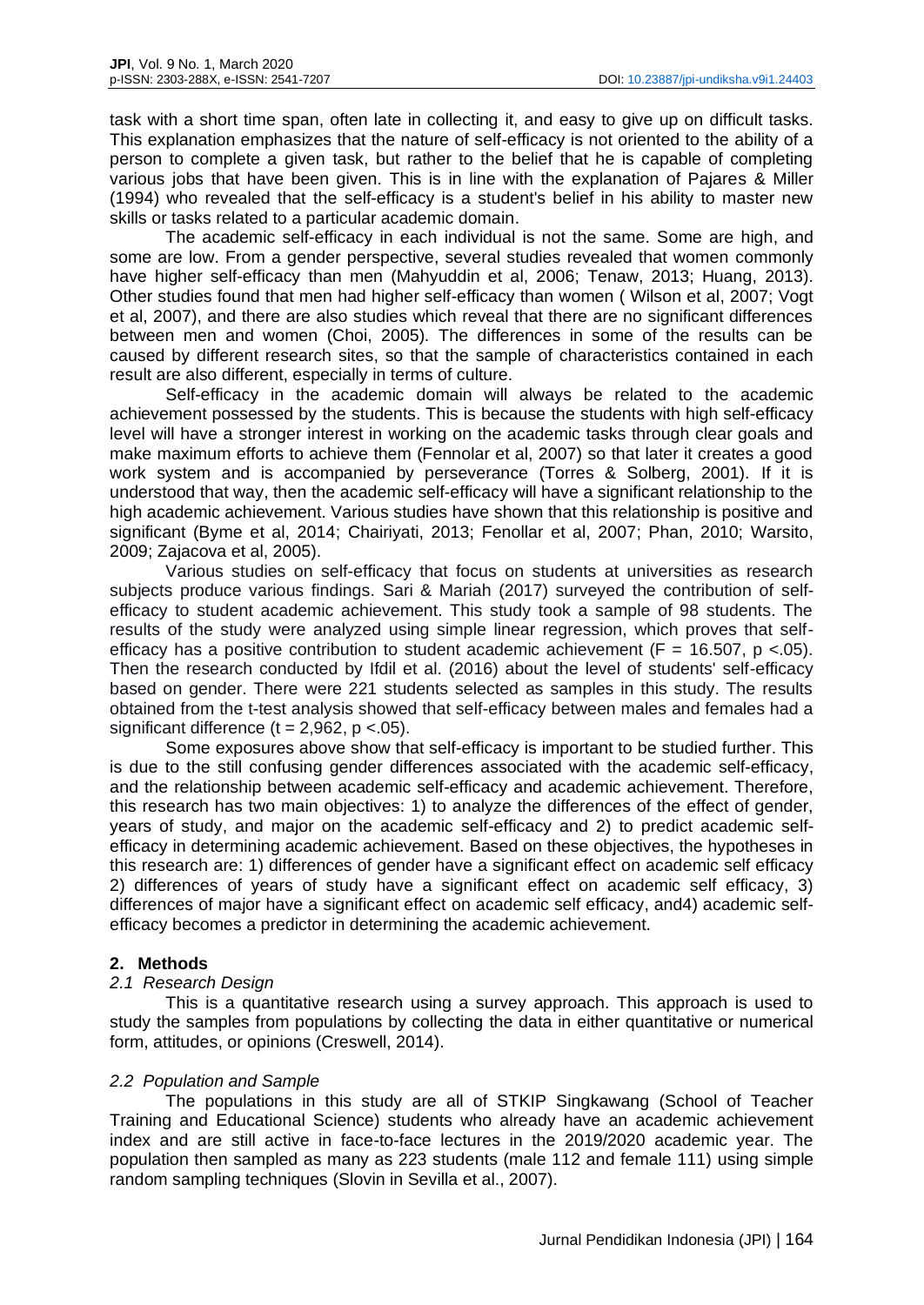## *2.3 Instruments of Data Collection*

The data are collected using the questionnaire in form of Likert scale. The questionnaire consists of two parts, namely demographic information (Gender, Year of Study, GPA) and academic self-efficacy. The instrument used is an adaptation of the instrument developed by Byrne et al (2014) and Matoti (2011). This instrument consists of 20 statements and using a four-point Likert scale, ranging from strongly disagree (1 point), disagree (2 points), agree (3 points) and strongly agree (4 points). To test the validity and reliability of the instrument to be used, the researcher first conducts a pilot study by distributing the instrument to 45 students who are not included as the research samples. The results of the pilot study show that all of the statement items are valid and reliable, with a Cronbach alpha value of .907. This means that the instrument is suitable for use in this research. Meanwhile, the academic achievement is taken from the students' grade passing average.

## *2.4 Procedure and Data Analyze*

The questionnaire that has been modified and tested for its validity and reliability is then directly distributed to the research samples. After the data are collected, they are analyzed using SPSS version 23.0. To test the first research hypothesis, the data analysis technique used is the descriptive statistics (mean, standard deviation, frequency, and percentage) and univariate analysis of the General Linear Model (GLM). For the second question, the analysis technique used is simple linear regression. The level of significance for all data analyzes is 5%.

## **3. Findings**

## *3.1 Difference of Academic Self-Efficacy based on Gender, Years of Study, and Major*

The results of the descriptive analysis in Table 1 shows that the average academic self-efficacy of the male students (66.07) is higher than the female (65.23). The average academic self-efficacy of the fourth year students (66.74) is higher than third year (66.07) and second year (64.26). Then, the average academic self-efficacy of the students majoring in Indonesian Language and Literature Education (67.35) is higher than students majoring in Elementary School Teaching Education (66.70), Counseling (64.67), Physics (64.40), and Mathematics (63.15).

|          | Variable                                        |          | <b>Mean</b> | <b>SD</b> | <b>Frequency</b> | <b>Percent</b> |
|----------|-------------------------------------------------|----------|-------------|-----------|------------------|----------------|
| Gender   | Male                                            |          | 66.07       | 7.39      | 112              | 50.2           |
|          | Female                                          |          | 65.23       | 6.72      | 111              | 49.8           |
| Years of | Ш                                               |          | 64.26       | 7.63      | 74               | 33.2           |
| Study    | Ш                                               |          | 66.07       | 6.73      | 88               | 39.4           |
|          | IV                                              |          | 66.74       | 6.66      | 61               | 27.4           |
| Major    | Counceling                                      |          | 64.67       | 6.12      | 12               | 5.4            |
|          | Physics                                         |          | 64.40       | 8.95      | 10               | 4.5            |
|          | <b>Mathematics</b>                              |          | 63.15       | 7.93      | 61               | 27.4           |
|          | Indonesian Language and Literature<br>Education |          | 67.35       | 5.55      | 46               | 20.5           |
|          | School<br>Elementary<br>Education               | Teaching | 66.70       | 6.67      | 94               | 42.2           |

**Table 1.** Mean and SD of Academic Self Efficacy based on Gender, Years of Study, and Major

The univariate GLM analysis in Table 2 shows that in the gender variable, there is no significant difference between male and female students related to the academic selfefficacy, with F (1) = .040 and  $p$  > .05. In the years of study, the analysis also shows that there are no significant differences between students in year II, year III and year IV related to the academic self-efficacy with the value of  $F(2) = 2.46$  and  $p > .05$ . Unlike the previous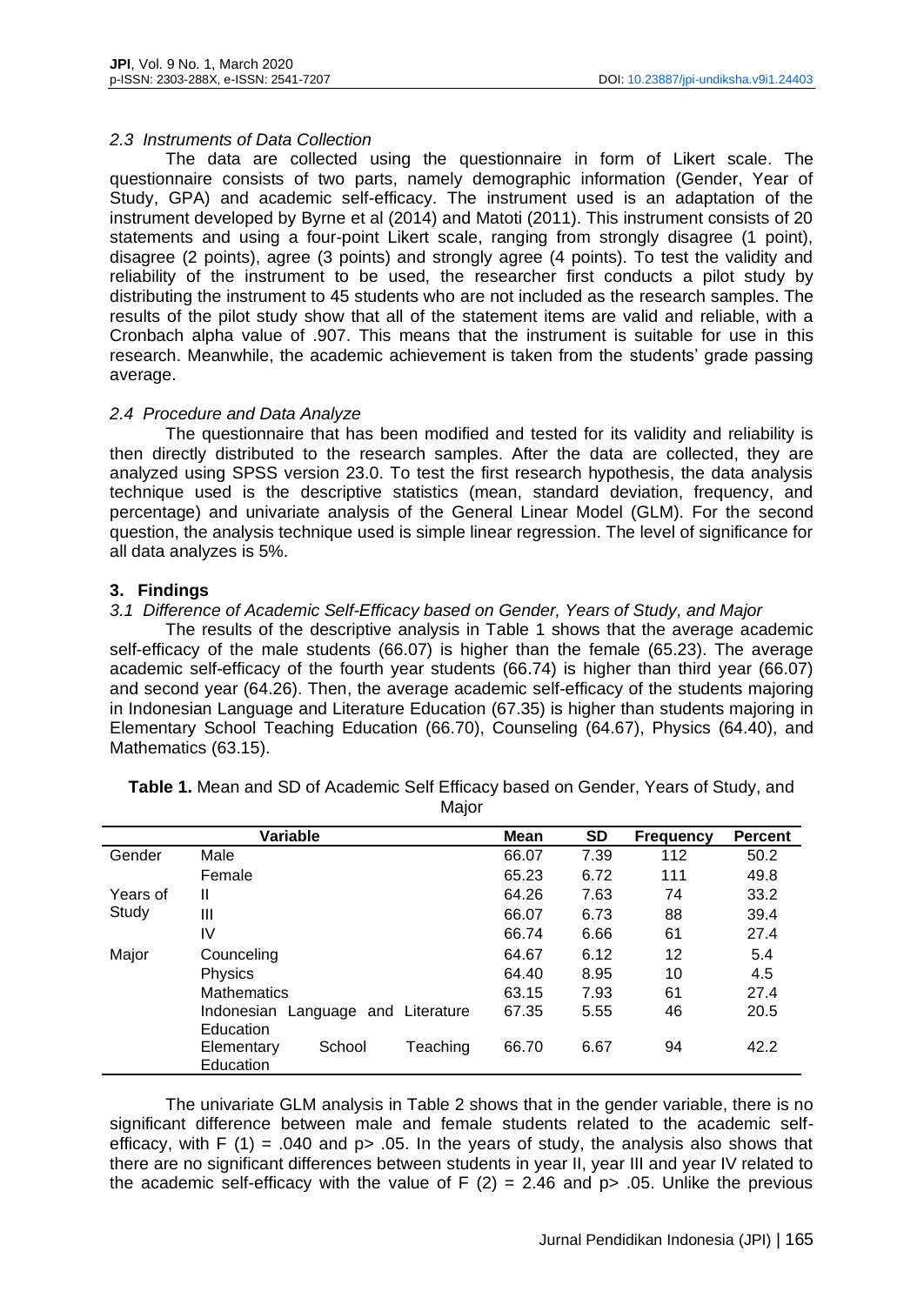variables, the results of the analysis of the major variable show that there are significant differences between the students majoring in BK, Physics, PBSI, Mathematics, and PGSD related to the academic self-efficacy with the value of  $F(4) = 4.86$  and  $p < 0.05$ .

| Table 2. Analysis of GLM Univariate of the Difference of Academic Self-Efficacy based on |  |
|------------------------------------------------------------------------------------------|--|
| Gender, Years of Study, and Major                                                        |  |

| <b>Effect</b>  | SS     | Df | MS     |      |      |
|----------------|--------|----|--------|------|------|
| Gender         | 1.88   |    | 1.88   | .040 | .841 |
| Years of Study | 229.24 |    | 114.62 | 2.46 | .088 |
| Major          | 905.61 |    | 226.40 | 4.86 | .001 |

## *3.2 Academic Self-Efficacy in Determining Academic Achievement*

The results of the correlation analysis in Table 3 shows that academic self-efficacy has a significant positive relationship with the academic achievement ( $r = .800$ ,  $p < .05$ ). This illustrates that every time academic self-efficacy improve well, and it will be followed by an improvement in the academic achievement.

**Table 3.** Mean, SD, Correlation of Academic Self Efficacy and Academic Achievement

| Variable               | Mean                 | SD        |        |      |
|------------------------|----------------------|-----------|--------|------|
| Self Efficacy Academic | 65.65                | 7.06      | .800** | .000 |
| GPA                    | າ 4 ລ<br><b>J.IL</b> | フト<br>ن ، |        |      |

Then, the results of simple linear regression analysis in Table 4 shows that the academic self efficacy can significantly determine academic achievement, with an F ratio = 391,877 at an alpha level of less than 0.05 with 1 and 221 degree of freedom. The academic self efficacy contributes 64% (B = .085) to the academic achievement. The results of statistical analysis on a positive B value indicate that each one time increase in the academic self-efficacy is associated with .085 units of academic achievement

**Table 4.** Simple Linear Regression of Academic Self-Efficacy in Determining Academic Achievement

| Independent<br>Variable                | в    | SE B | в    | $\overline{r^2}$ |        | P                                |
|----------------------------------------|------|------|------|------------------|--------|----------------------------------|
| Self Efficacy<br>Academic              | .085 | .004 | .800 | .64              | 19.796 | .000                             |
| $\mathsf{R}$<br>$R^2$<br>F ratio<br>DF |      |      |      |                  |        | .800<br>.639<br>391.877<br>1,221 |
| Sig of F                               |      |      |      |                  |        | .000                             |

# **4. Discussion**

The first objective in this research is to analyze the influence of gender difference, years of study and major towards the academic self-efficacy. First, the results of the analysis show that male and female students do not have significant differences related to their academic self-efficacy. This means that the gender does not have a significant effect on the academic self-efficacy. This result is supported by the results of previous studies which revealed that there is no influence of gender difference on the academic self-efficacy in general (Choi, 2005). Santrock (2008) revealed that the academic self-efficacy between men and women can be different if it is based on the context of learning outcomes achieved. Male have higher academic self-efficacy for mathematics and sports, while women have higher academic self-efficacy for English subjects, reading, and social activities. Secondly, the results of the analysis also show that there are no significant differences between the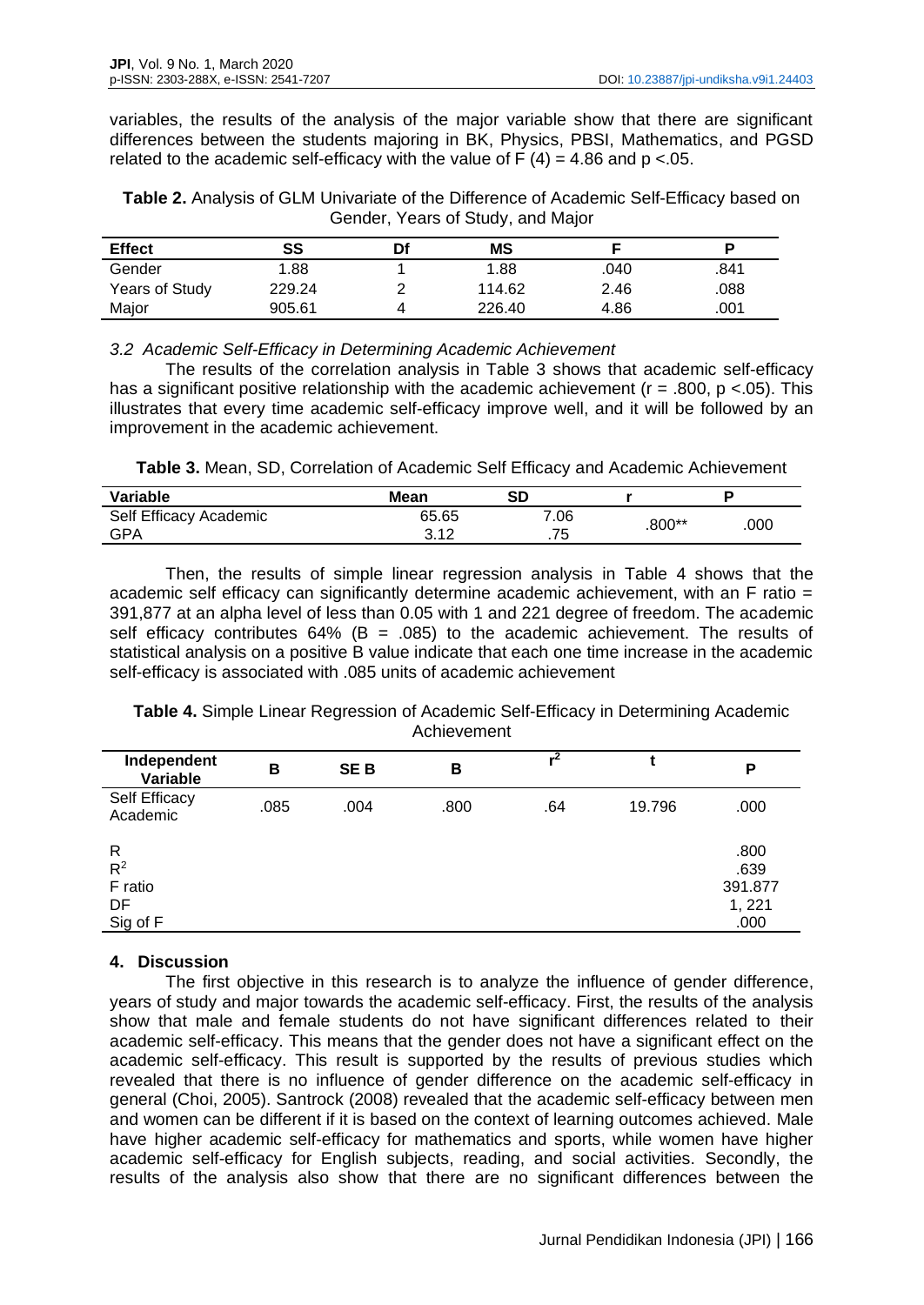students from first until the fourth years. This shows that the difference of the years of study does not significantly affect the academic self-efficacy. These results provide an understanding that the length of study taken by the students is not necessarily in line with the increase in the academic self-efficacy. Although the average score of upper semester students is higher, it does not show a significant difference.This result is reverse to the opinion of Bandura (1997) who revealed that mastery experience is the most influential source of academic self-efficacy. It is similar with the results of the research conducted by Sachitra & Airports (2017) which revealed a significant difference between the students in the second, third, and fourth year. The Differences in the results of this study with the previous research related to years of study can broaden an understanding of the importance of experience in the academic self-efficacy. Third, the results of the analysis show that there are significant differences between the students who are majoring in Counceling, Physics, Mathematics, Indonesian Language and Literature Education, and Elementary School Teaching Education. This shows that the major differences significantly influence the academic self-efficacy. Students majoring in Indonesian Language and Literature Education have the highest academic self-efficacy, followed by Elementary School Teaching Education, Counceling, Physics, and Mathematics students. Viewed from the field of science, the social science students have higher academic self-efficacy than the exact science students. This can be caused by the level of difficulty and high learning pressure so that many students are not sure of their ability to solve learning problems. This causes the students to become worried, anxious, afraid, depressed and stressed (Bandura: 1997). Whereas, the students who are confident in their ability to solve the learning problems will always be ready to participate more in completing the learning tasks, work harder, and have longer persistence when facing difficulties than those who doubt their own abilities, encourage themselves to seek positive efforts in improving personal achievement and well-being, accelerating interest in certain problems and getting involved in activities that are loved, making difficult tasks challenging and motivated to solve them, planning challenging goals and maintaining strong commitments, continuing to fight against laziness. If they fail, they will immediately recover and reorganize themselves (Bandura, 2002).

The second objective in this study is to predict the academic self-efficacy in determining academic achievement. From the results of correlation analysis, the academic self-efficacy and academic achievement apparently have a significant relationship. This is in line with some previous studies which confirm that academic self-efficacy has a significant relationship with the academic achievement (Tenaw, 2013; Pintrich & Groot, 1990; Cheng & Chiou 2010; Klassen, 2010; Michaelides, 2008). Not only has a positive correlation, the academic self-efficacy is also a good predictor can determine the academic achievement. Some of previous research have revealed that academic self-efficacy is a predictor that can determine academic achievement (Koseoglu, 2015; Goulao, 2014; Meral et al, 2012; Kolo et al, 2017; Honicke & Broadbent, 2016; Ahmad & Safaria, 2013; Shkullaku, 2013 2013; Arbabisarjou et al, 2019; Akram & Ghazanfar, 2014; Enny & Pujara, 2019; Hassan et al, 2015).

Academic self-efficacy refers to individuals' beliefs that he/she can successfully reach the specified level on academic assignments or achieve certain academic goals (Bandura, 1997; Eccles & Wigfield, 2002; Elias & Loomis, 2002; Linenbrink & Pintrich, 2002; Schunk & Pajares, 2002). Bandura (1995) revealed that the self-efficacy makes a difference in each individual's personality, namely the difference in feeling, thinking, and acting. Academic selfefficacy is also able to influence cognitive processes and actions through the function of selfregulation so that it can change the environment (Bandura, 2001). In line with Bandura's opinion, Pajares (2002) explained that the self-efficacy is a major factor that contributes to the students' successbecause the self-efficacy influences the students' choices and the actions they pursue.

## **5. Conclusions**

The academic self-efficacy is the most important aspect for the students to be able to master the learning materials well. There are no significant differences between male and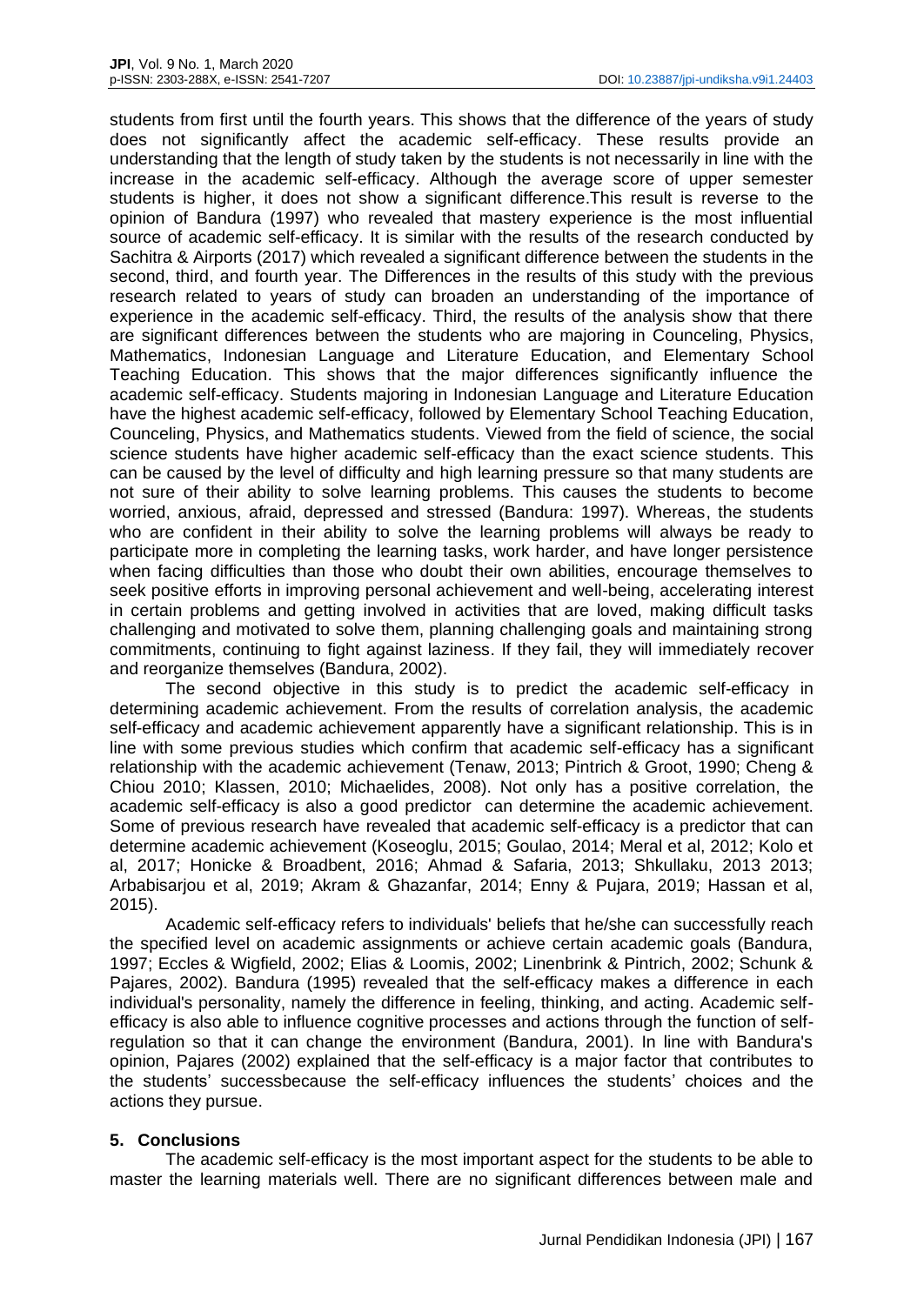female students. This indicated that the gender difference does not have a significant effect on the students' academic self-efficacy. Likewise, the students who are at the top level were not significantly different from the lower level ones. Some differences occur in major side, where the students who are majoring in social science are on average higher than the exact ones. Then, the role of academic self-efficacy in determining the students' academic achievement is found to be very significant, so that it can be a good predictor.

#### **References**

- Ahmad, A., & Safaria, T. (2013). Effects of self-efficacy on students' academic performance. Journal of Educational. *Health and Community Psychology, 2*(1): 22-29. <http://dx.doi.org/10.12928/jehcp.v2i1.3740>
- Akram, B., & Ghazanfar, L. (2014). Self-efficacy and academic achievement performance of the students of Gujrat University, Pakistan. *Academic Research International, 5*(1), 283-290.

[http://www.savap.org.pk/journals/ARInt./Vol.5\(1\)/2014\(5.1-30\).pdf](http://www.savap.org.pk/journals/ARInt./Vol.5(1)/2014(5.1-30).pdf)

- Bandura, A. (2002). Social cognitive theory of mass communication. In J. Bryant & D. Zillmann (Eds.), *LEA's communication series. Media effects: Advances in theory and research* (p. 121–153). Lawrence Erlbaum Associates Publishers. <https://psycnet.apa.org/record/2002-00742-006>
- Bandura, A. 2013. The role of self-efficacy in goal-based motivation. In Locke, E. A., Latham, G. P. (Eds.), *Development in goal setting and task performance*: 147-157. New York: Taylor & Francis.
- Bandura, A. (Ed.). (1995). Self-efficacy in changing societies. Cambridge University Press. [https://doi.org/10.1017/CBO9780511527692](https://psycnet.apa.org/doi/10.1017/CBO9780511527692)
- Bandura A. (1986). *Social Foundations of Thought and action: A Social Cognitive Theory.* Englewood Cliffs, NJ: Prentice Hall.
	- <https://www.uky.edu/~eushe2/Bandura/Bandura1999AJSP.pdf>
- Bandura, A. (1997). *Self-efficacy: The exercise of control*. W H Freeman/Times Books/ Henry Holt & Co.

<https://psycnet.apa.org/record/1997-08589-000>

Bandura, A. (2001). Social Cognitive Theory: An Agentic Perspective. Annual Review Psychology, 52, 1-26.

<http://dx.doi.org/10.1146/annurev.psych.52.1.1>

- Byrne, M., et al. (2014). Measuring the Academic Self-Efficacy of First-year Accounting Students. *Accounting Education, 23*(5), 407-423. <https://doi.org/10.1080/09639284.2014.931240>
- Chairiyati, L.R. (2013). Hubungan Antara Self-Efficacy Akademik Dan Konsep Diri Akademik Dengan Prestasi Akademik. *Humaniora, 4*(2), 1125-1133

<https://journal.binus.ac.id/index.php/Humaniora/article/view/3553/2935>

- Cheng, P. & Chiou, W. (2010). Achievement, attribution, self efficacy and goal setting by accounting undergraduates. Psychological Reports, 106(1), 1-11. <https://doi.org/10.2466/PR0.106.1>
- Choi, N. (2005). Self-efficacy and self-concept as predictors of college students' academic performance. *Psychology in Schools, 42*(2), pp.197– 205. <https://doi.org/10.1002/pits.20048>
- Creswell, J. W. (2014). Research Design: Qualitative, Quantitative and Mixed Methods Approaches (4th ed.). Thousand Oaks, CA: Sage. http://doi.org[/10.1007/s11162-004-4139-z](https://www.researchgate.net/deref/http%3A%2F%2Fdx.doi.org%2F10.1007%2Fs11162-004-4139-z?_sg%5B0%5D=x-i6JkNtEIzRB44WZBcgrjq8rggJoGBAt4m4HubOpD9SqxNGuqhBD5pWn0S8Nv_YbLAg5gIhkEVmNXs75Zyn17G3ZA.bwVj1Z50aYujnoiL7LdX61tByIa6sZ4t7X19XFfHW9aYXOWr6wRgI7Ied7ZPf6s0edtHUJmoXXk39FZr5hYIsg)
- Eccles, J. S., & Wigfield, A. (2002). Motivational beliefs, values, and goals. *Annu. Rev. Psychol.* 53, 109–132.

[https://doi.org/10.1146/annurev.psych.53.100901. 135153](https://doi.org/10.1146/annurev.psych.53.100901.%20135153)

Elias, S. M., & Loomis, R. J. (2002). Utilizing need for cognition and perceived self-efficacy to predict academic performance. *Journal of Applied Social Psychology, 32*(8), 1687– 1702. [https://doi.org/10.1111/j.1559-1816.2002.tb02770.x](https://psycnet.apa.org/doi/10.1111/j.1559-1816.2002.tb02770.x)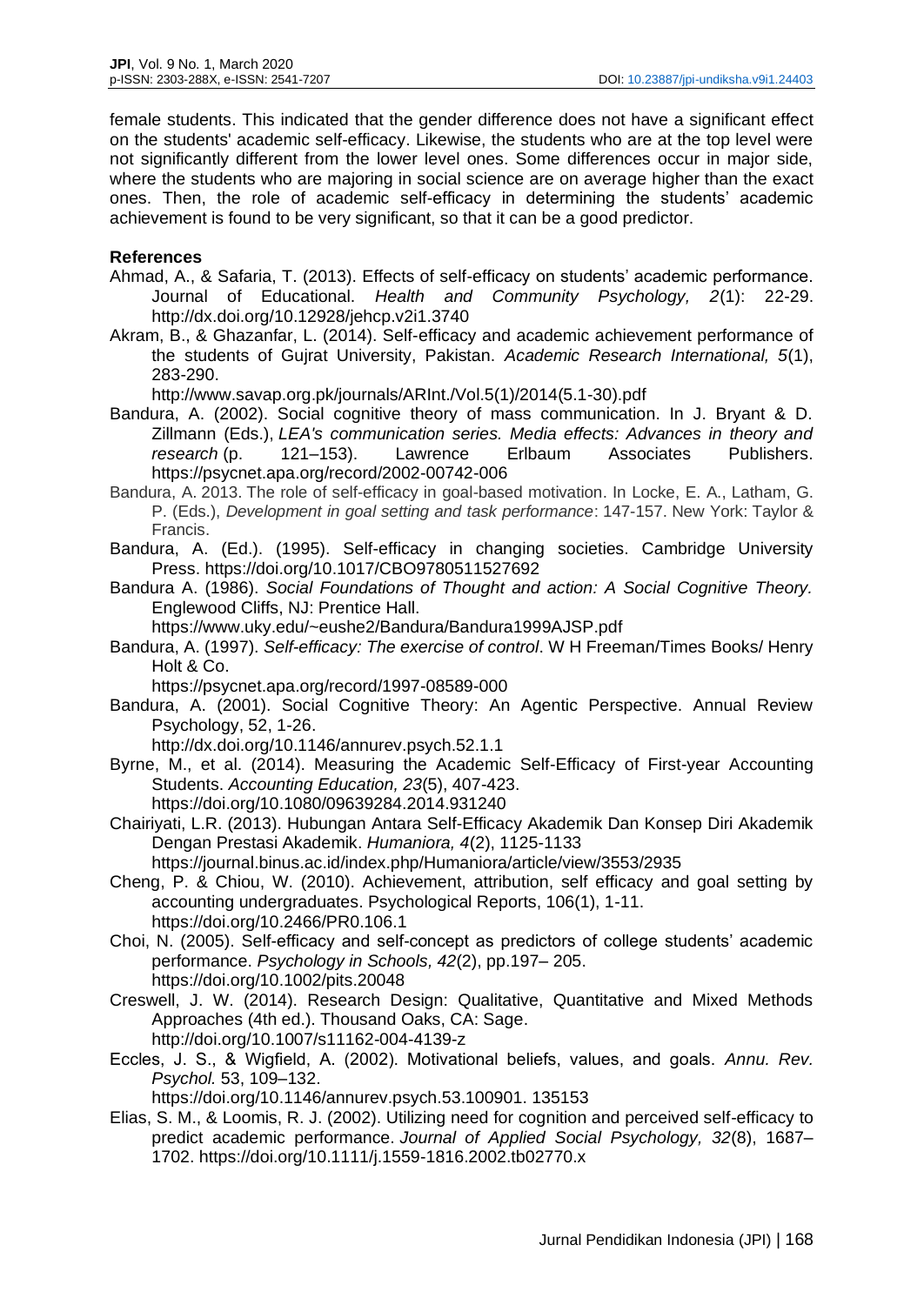Enny, W. E., & Pujar, L. (2017). Influence of self-efficacy on academic achievement of school children. *IMPACT: International Journal of Research in Applied, Natural and Social Sciences. 5*(8): 2321-8851.

<http://oaji.net/articles/2017/491-1505470594.pdf>

- Fenollar, P., et al. (2007). University students' academic performance: An integrative conceptual framework and empirical analysis. *British Journal of Educational Psychology*, *77*(4), 873–891.
	- <https://doi.org/10.1348/000709907X189118>
- Goulao, MF. (2014). The relationship between self-efficacy and academic achievement in adults' learners. Athens Journal of Education, *1*(3): 237-246. <https://doi.org/10.30958/aje.1-3-4>
- Hassan, A.E., et al. (2015).Influence of self-efficacy as predictors of academic achievement. *International Journal of Education and Research, 3*(3), 275-284. <http://www.ijern.com/journal/2015/March-2015/23.pdf>
- Honicke, T., & Broadbent, J*.* (2016). The Relation of academic self-efficacy to University Student academic performance: A systematic review. *Educational Research Review, 17,* 63-84.

<https://doi.org/10.1016/j.edurev.2015.11.002>

- Huang, C. (2013). Gender differences in academic self-efficacy: A meta-analysis. *European Journal of Psychology of Education, 28*(1), 1–35. [https://doi.org/10.1007/s10212-011-0097-y](https://psycnet.apa.org/doi/10.1007/s10212-011-0097-y)
- Ifdil, et al. (2016). Levels of Students Self-Efficacy based on Gender. *Cons-Edu, 1*(1), 29-33. [https://doi.org/10.23916/29-33.0016.11-i41b](http://dx.doi.org/10.23916/29-33.0016.11-i41b)
- Klassen, R. M. (2010). Confidence to manage learning: The self efficacy for self regulated learning of early adolescents with learning disabilities. *Learning Disabilities Quarterly, 33*(1), 19-30.

[www.jstor.org/stable/25701428](http://www.jstor.org/stable/25701428)

Kolo, A. G., et al. (2017). Relationship between academic slef-efficacy believed of college students and academic performance. *IOSR Journal of Humanities and Social Science (IOSR-JHSS), 22* (1): 75-80.

<https://doi.org/10.9790/0837-2201067580>

Koseoglu, Y. (2015). Self-Efficacy and academic achievement – A case from Tukey. *Journal of Education and Practice, 6*(29), 131-141.

<https://eric.ed.gov/?id=EJ1081281>

- Linnenbrink, E. A., & Pintrich, P. R. (2002). Motivation as an enabler for academic success. *School Psychology Review, 31*(3), 313–327. <https://psycnet.apa.org/record/2002-18945-003>
- Mahyuddin, R., et al. (2006). The Relationship Between Students' Self Efficacy and Their English Language Achievement. *Jurnal Pendidik dan Pendidikan, 21*, 61–71.

[http://web.usm.my/apjee/webtest/APJEE\\_21\\_2006/4%20Rahi%20\(61-71\).pdf](http://web.usm.my/apjee/webtest/APJEE_21_2006/4%20Rahi%20(61-71).pdf)

- Matoti, S. N. (2011). Measuring the academic self-efficacy of students at a South African higher education institution. *Journal of Psychology in Africa, 21*(1), 151–154. <https://psycnet.apa.org/record/2011-09486-020>
- Meral, M., et al. (2012). The relationship between self-efficacy and academic performance.Proceedia- Social and Behavioural Sciences.(2012); 46: 1143-1146. <https://doi.org/10.1016/j.sbspro.2012.05.264>
- Michaelides, M. (2008). Emerging themes from early research on self-efficacy beliefs in school mathematics. *Electronic Journal of Research in Educational Psychology, 6*(1), 219–234.

<https://psycnet.apa.org/record/2009-07001-006>

Midgley, C., et al. (2000). *Manual for the Patterns of Adaptive Learning Scales (PALS)*. Ann Arbor: University of Michigan.

[http://www.umich.edu/~pals/PALS%202000\\_V12Word97.pdf](http://www.umich.edu/~pals/PALS%202000_V12Word97.pdf)

Pajares. F. (2002). *Overview of social cognitive theory and of self-efficacy*. [http://www.uky.edu/~eushe2/Pajares/eff.html.](http://www.uky.edu/~eushe2/Pajares/eff.html)